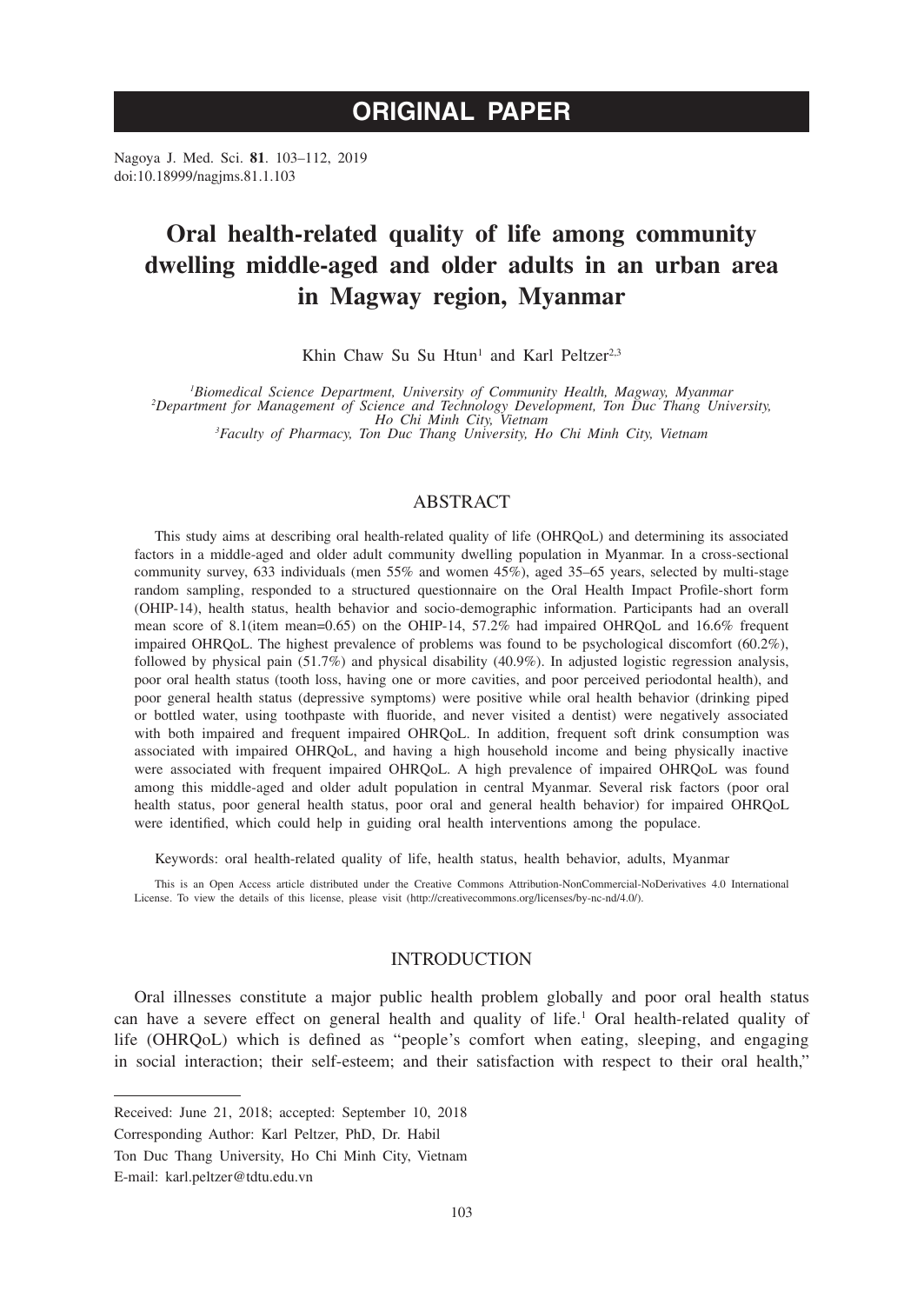has been identified as a public health priority.<sup>2</sup> The assessment of OHRQoL is important for patient-centered and biopsychosocial oral health care programming and dental research.<sup>3</sup> OHRQoL correlates well with objectively or clinically measuredoral health status.4 One instrument commonly used to assess OHRQoL is the "Oral Health Impact Profile (OHIP-14).<sup>5</sup> In a study among Greek adults (aged  $35-44$  years) an overall OHIP-14 item mean score of 1.1 was found,<sup>6</sup> while in a study among 20 to 80 year olds in Norway, the total mean OHIP-14 score was 4.1.7 Among older adults in Central China, the total and item mean value of the OHIP-14 were 6.8 and 0.47, respectively.<sup>8</sup> The most frequently reported problems in the Norwegian study were physical pain (56%), psychological discomfort (39%) and psychological disability (30%).<sup>7</sup> In a study in the Czech Republic, the most frequently scored domain was physical pain (53%),<sup>9</sup> and among Sudanese adults the two most frequent were psychological discomfort (47%) and physical pain (37%).10 In Greece high scores of above two were found for functional limitation, physical pain, handicap, and the psychological discomfort scales.<sup>6</sup> Among a large sample of Thai open university students (15–87 years), the most common problems were discomfort while chewing  $(15.8\%)$ , social interaction  $(12.5\%)$  and pain  $(10.6\%)$ ,<sup>11</sup> and among older adults in Central China "physical pain" had the highest scores.<sup>8</sup> There were no studies carried out in the area of assessing OHROoL among the general adult community dwelling in Myanmar prior to this study.<sup>12</sup>

Factors associated with OHRQoL have been identified as sociodemographic, oral health status, general health status, oral health behavior, and general health behavior. Sociodemographic factors associated with impaired OHRQoL include older age, $7.9,13$  female sex, $7.10,11$  lower education,<sup>6</sup> and lower economic status.<sup>11</sup> Oral health status factors associated with impaired OHROoL include dental caries,<sup>10,14,15</sup> tooth loss,<sup>7,9,11,14,15</sup> periodontal diseases,<sup>14</sup> and poor self-rated oral health.<sup>7,9,10</sup> General health status factors associated with impaired OHRQoL include poor mental health, depression<sup>16,17</sup> and systemic diseases (such as diabetes and arthritis).<sup>10,16</sup> Oral health behaviors associated with impaired OHRQoL include inadequate tooth brushing,<sup>9</sup> irregular dental visits,<sup>7</sup> emergency dental attendance<sup>13</sup> and consumption of soft drinks,<sup>9</sup> while general health risk behaviors include smoking,<sup>9,11</sup> alcohol use,<sup>9,11,13</sup> physical inactivity,<sup>13</sup> and infrequent fruit and vegetable consumption.18

The aim of this study is to describe the OHRQoL and its associated factors in a middle-aged and older adult community dwelling population in Myanmar.

## MATERIALS AND METHODS

#### *Sample and procedure*

In a community-based cross-sectional study, 633 participants aged 35 to 65 years, from an urban area of Magway Township were included in the study. They were selected by multi-stage cluster random sampling (one of five districts in Magway region, one of six townships in Magway district, three of 15 wards in Magway Township, 211 households from each of the three wards, one adult member, 35–65 years old, from one household). A household member was interviewed by a trained research assistant using a structured questionnaire, which has been translated from English to Myanmar using standard research procedures and piloted in a sample not forming part of the final sample. Data collection was conducted from April to May 2016. The study protocol was approved by the Committee for Research Ethics (Social Sciences), Mahidol University (MU-SSIRB No.: 2016/1421204) and the Committee of University of Community Health (Magway), Myanmar. Informed consent was obtained from all participants prior to the research interview.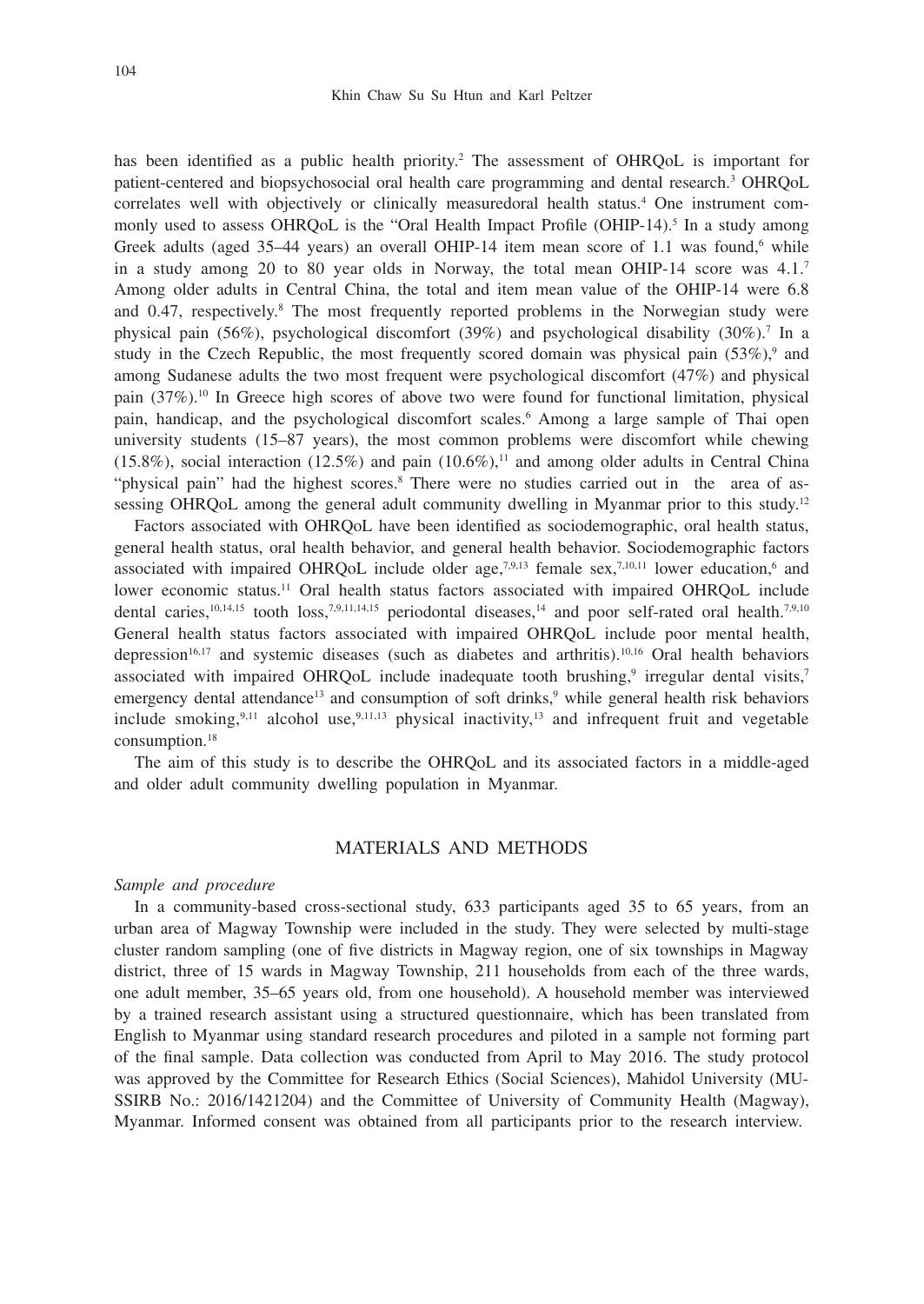#### *Measures*

The questionnaire included socio-demographic information (age, gender, education, and household income), oral health status, general health status, oral health behavior, general health behavior and OHRQoL.

OHRQoL. Symptom and functional status were measured using the OHIP-14.<sup>5</sup> The 14-item questionnaire comprised seven domains: functional limitations, physical pain, psychological discomfort, physical disability, psychological disability, social disability and handicap. Participants were asked whether they have experienced the problem described by each item in the last 12 months. The participants rated their problems on a five-point Likert scale coded as never (score 0), hardly ever (1), occasionally (2), fairly often (3) and very often (4). The OHIP-14 has been validated in Myanmar showing reasonable reliability and excellent construct validity.12 Cronbach's alpha was 0.94 in this study.

### *Oral health status*

*Tooth loss* was assessed with the question, "How many natural teeth do you have?" (Response options: 1=no natural teeth,  $2=1-9$  teeth,  $10-19$  teeth, and 20 teeth or more).<sup>19</sup> Responses were classified into having 0–19 teeth and 20 or more teeth.

*Cavities* were assessed with the question, "How many cavities have you had in your permanent teeth?" (Response options ranged from 1=0 cavities to  $5=6$  or more cavities).<sup>19</sup> Responses were classified into 1=having one or more cavities and 0=having no cavities.

*Perceived periodontal health status* was assessed with the question, "How would you describe the state of your gums?" Response options ranged from 1=excellent to 6=very poor.19 Poor periodontal health status was classified as having poor or very poor status of gums, and good periodontal health as having average to excellent status of gums.

### *General health status*

*Chronic conditions* were assessed with the question, "Have you been diagnosed (by a doctor or other health worker) with…?" (High cholesterol/high blood lipids, Heart disease, Stroke, Kidney disease, Asthma, Arthritis, Diabetes (high blood sugar), and Cancer). Responses were classified into 1=having one or more chronic conditions and 0=having none.

*The Patient Health Questionnare-9 (PHQ-9)* was used to screen participants suffering from depression.<sup>20</sup> It has demonstrated high sensitivity  $(0.84)$  and specificity  $(0.77)$  in a validation study in Thailand (culturally similar to Myanmar), using a cut-off score of nine or more as indicative for major depression symptoms.<sup>21</sup> (Cronbach alpha 0.84).

*Oral health behaviors* were assessed with five questions<sup>19</sup>:

1) "What is the main source of your home drinking water now? (Whether filtered or not)" (Responses were grouped into 1=piped supply, bottled water and water from commercial dispenser and 0=well or underground water, rain water, river, canal, stream, pond or lake); 2) "How often do you clean your teeth?" (Response options: 1=never to 7=twice or more a day); 3) "Do you use toothpaste containing fluoride?"(Yes or No); 4) "Consumption of soft drinks?"(Responses: 1=more than once a day to 6=never); 5) "How long has it been since you last saw a dentist?" (Response options: 1=less than 6 months to 6=never received dental care).19

#### *General health behavior*

*Smoking status* was assessed with the question, "Do you currently smoke any tobacco products (such as cigarettes, bidis, cigars, pipes, betel)?" (Response options: 1=yes, daily, 2=yes, but not daily,  $3=$ no, not at all $)$ .<sup>19</sup>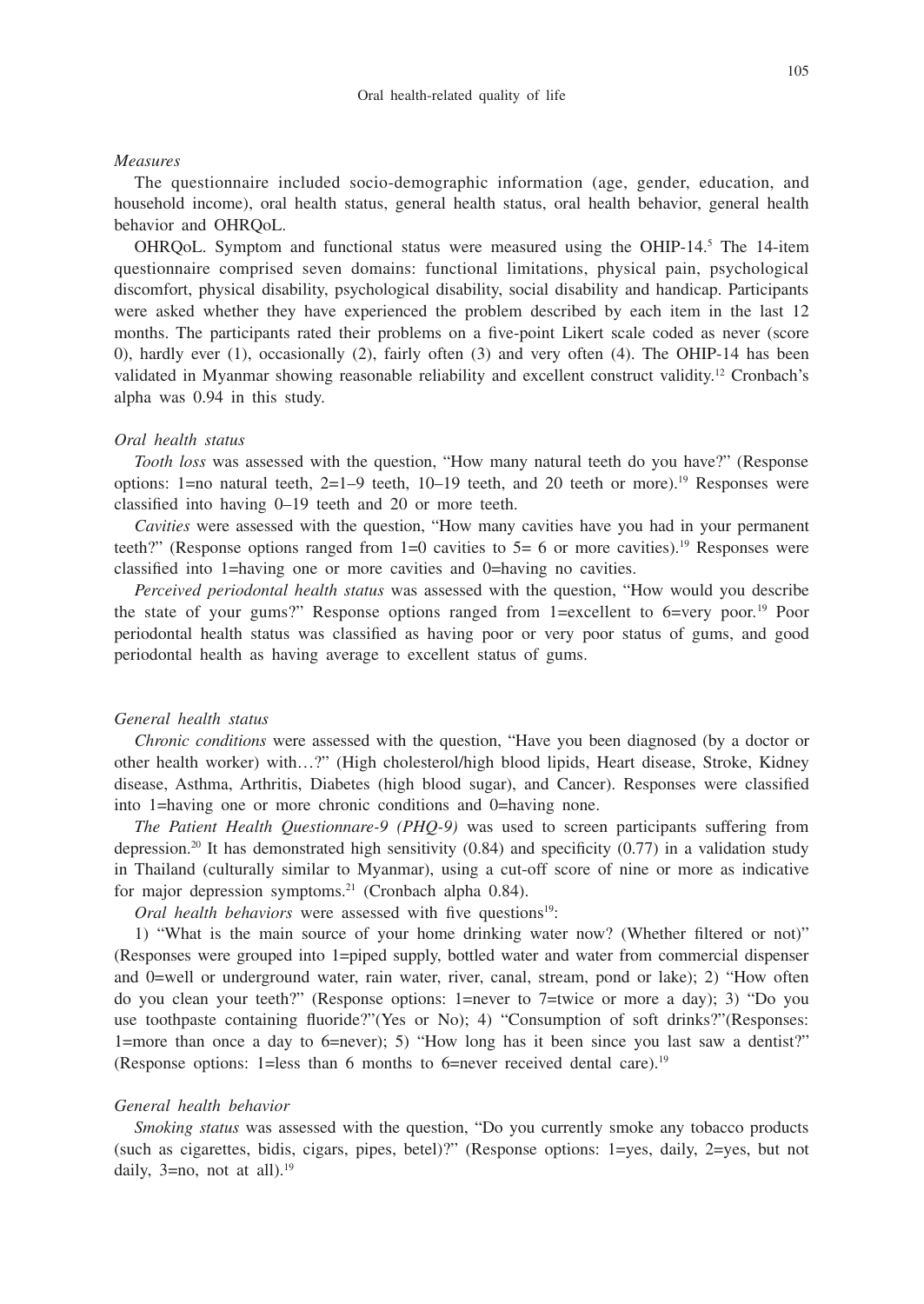*Problem drinking or hazardous and harmful alcohol use* was assessed with the Alcohol Use Disorder Identification Test (AUDIT)-C, using a cut-off score of 3 for women and 4 for men.22) The Cronbach alpha for the AUDIT-C in this study was 0.86.

*Physical activity* was measured by asking respondents, "How frequently do you engage in vigorous physical activity, including sports and physical activity at work in the last 7 days? [Vigorous physical activities refer to activities that take hard physical effort and make you breathe much harder than normal. Think only about those physical activities that you did for at least 10 minutes at a time.]"Physical inactivity was defined as engaging less than once per week in vigorous physical activity.23

*Fruit and vegetable consumption* was measured with the questions, "How many servings of fruit do you eat on a typical day? [One standard serving = 80 grams, or 6–8 pieces of ripe papaya, water melon or pineapple, 1 banana, 1 tangerine, 4 rambutans, 1/2 cup of no-addedsugar processed fruit, 1/2 cup of canned fruit or 1/2 cup of 100% fruit juice]" and "How many servings of vegetables do you eat on a typical day [One standard serving  $= 80$  grams or  $1/2$ cup of cooked leafy vegetables, 1 cup of raw green leafy vegetables, 1/ 2 cup of tomato, carrot, pumpkin, cabbage, beans or white onion, or 1/2 cup of 100% vegetable juice]". The consumption of less than five servings of fruit and vegetables a day was defined as inadequate.19,24

#### *Statistical analysis*

Data analyses were conducted with IBM SPSS (version 24.0) (Chicago, IL, USA).The sample was described with descriptive statistics. Logistic regression analysis was used to assess the association between socio-demographic factors, oral health status, general health status, oral health behavior, general health behavior and impaired OHRQoL. Impaired OHRQoL was defined as scoring two or more on any item of the OHIP-14, and "frequent" impaired OHRQoL was defined as scoring three or more on any item of the OHIP-14.

## RESULTS

#### *Sample characteristics*

The sample included 633 adults (348 males and 285 females) aged 35 to 65 years, mean age 45.0 years (SD=8.6); the response rate was 98%. More than one-third of the participants (38.9%) had post-secondary education, and 41.2% had a household income of 300000 or more Kyat. Regarding oral health status, 11.1% of participants reported to have 0–19 natural teeth, 48.2% having one or more cavities, and 7.1% perceived their periodontal status as poor. In terms of general health status, 17.9% of the participants reported to have been diagnosed with one or more chronic conditions, and 3.9% scored positive on depressive symptoms. In relation to oral health behavior, 55.6% of respondents indicated that their drinking water comes from sources having fluoride, 58.0% cleaned their teeth twice or more times a day, 84.2% used toothpaste with fluoride, 42.2% consumed soft drinks once or more times a day and 51.2% had never been to a dentist. Regarding general health behavior, 24.2% of participants were current smokers, 10.4% were problem drinkers, 48.8% were physically inactive, and 80.4% ate insufficient fruit and vegetables. On a score range from 0 to 56 on impaired OHRQoL, the overall mean score was 8.1 (item mean score 0.58, SD=0.65), 57.2% had impaired OHRQoL, and 16.6% frequent impaired OHRQoL

#### *Oral health-related quality of life*

Almost one-third (32.7%) of participants reported having no problems on any of the 14 items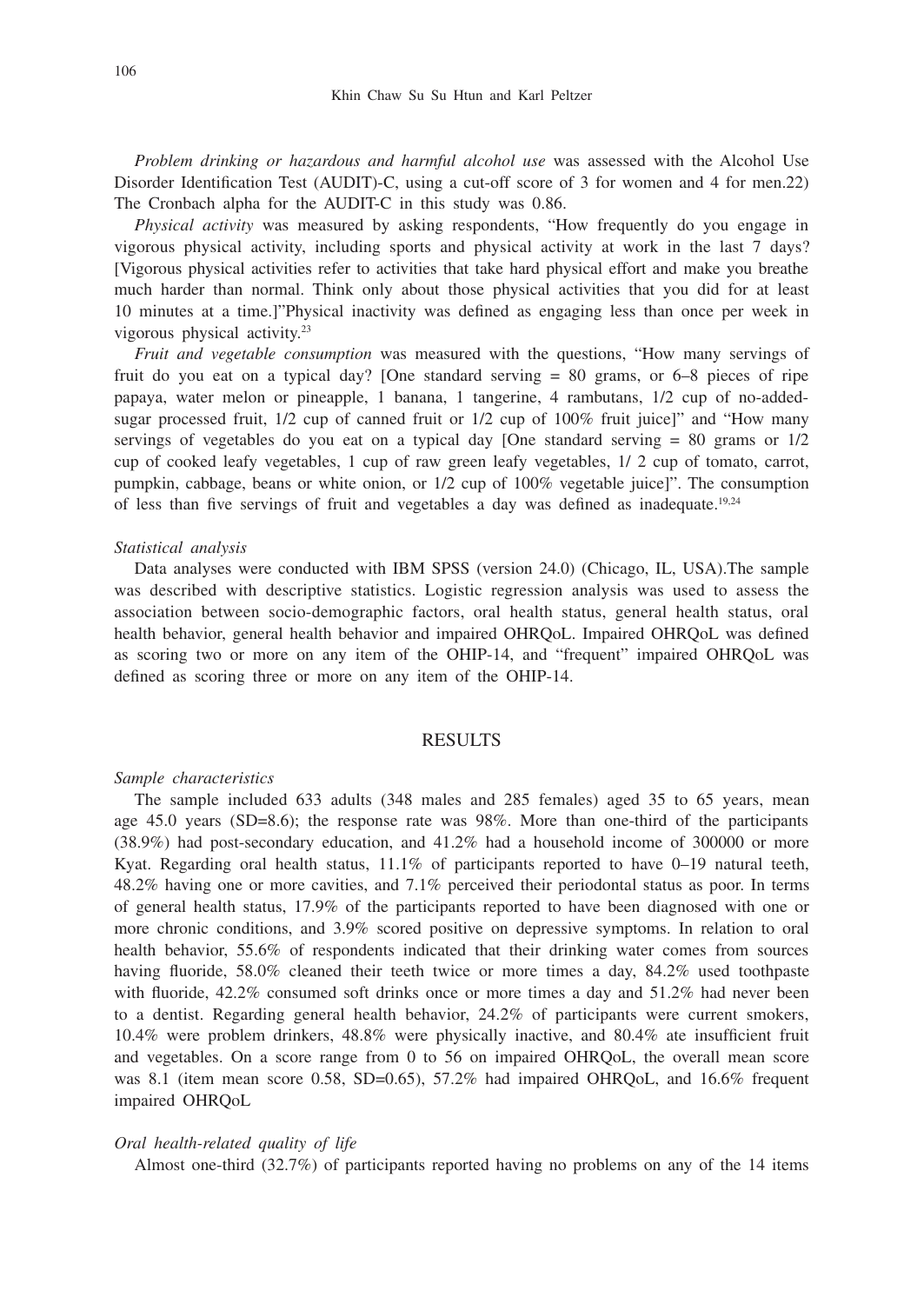| Variable                                                 | Sample     | OHIP-14<br>scores | Impaired<br>OHRQoL         | Frequent<br>impaired |
|----------------------------------------------------------|------------|-------------------|----------------------------|----------------------|
|                                                          | N $(\% )$  | $M$ (SD)          | $n(\%)$                    | OHRQoL<br>$n(\%)$    |
| Sociodemographic variables                               |            |                   |                            |                      |
| All                                                      | 633        |                   | $8.1(9.1)$ 362 (57.2)      | 105(16.6)            |
| Age $(50-65 \text{ years})$                              | 198 (31.3) |                   | $8.4$ (9.3) 111 (56.1)     | 45 (22.7)            |
| Male                                                     | 348 (55.0) |                   | 8.9(9.3)190(54.6)          | 63(18.1)             |
| Education (high)                                         | 246 (38.9) |                   | 9.1(9.8)145(58.9)          | 49 (19.9)            |
| Household income per month in Myanmar Kyats <sup>1</sup> |            |                   |                            |                      |
| Low (50000-170000)                                       | 211 (33.3) |                   | 8.3(8.4)132(62.6)          | 26(12.3)             |
| Medium (171000-299000)                                   | 161(25.4)  | 7.6(9.4)          | 87 (54.0)                  | 24 (14.9)            |
| High<br>$(300000$ and more)                              | 261 (41.2) |                   | $8.2$ (9.4) 143 (54.8)     | 55(21.1)             |
| Oral health status                                       |            |                   |                            |                      |
| Number of teeth (0-19)                                   | 70(11.1)   | 13.1(10.4)        | 54 (77.1)                  | 20(28.6)             |
| Cavity (1 or more)                                       | 305 (48.2) | 10.7(10.1)        | 202(66.2)                  | 73 (23.9)            |
| Perceived periodontal health (poor)                      | 45(7.1)    | 21.6(7.2)         | 43 (95.6)                  | 21 (46.7)            |
| <b>General health status</b>                             |            |                   |                            |                      |
| Chronic conditions (1 or more)                           | 113 (17.9) | 9.3(9.2)          | 66 (58.4)                  | 15(13.3)             |
| Depressive symptoms                                      | 25(3.9)    | 16.0(12.9)        | 20(80.0)                   | 11(44.0)             |
| Oral health behaviour                                    |            |                   |                            |                      |
| Drinking water source (piped, bottled)                   | 352 (55.6) |                   | $7.9$ (8.7) 183 (52.0)     | 44 (12.5)            |
| Tooth cleaning (twice or more/day)                       | 367 (58.0) |                   | $6.9$ ( $8.4$ ) 197 (53.7) | 65 (17.7)            |
| Uses toothpaste with fluoride                            | 533 (84.2) |                   | 8.0(9.0)289(54.2)          | 79 (14.8)            |
| Soft drinks (≥once/day)                                  | 267 (42.2) |                   | 8.2 (8.6) 170 (63.7)       | 38 (14.2)            |
| Never dental care visit                                  | 324 (51.2) |                   | $5.3$ ( $7.3$ ) 149 (46.0) | 30(9.3)              |
| General health behaviour                                 |            |                   |                            |                      |
| Smoking                                                  | 153 (24.2) | $6.6$ ( $7.7$ )   | 84 (54.9)                  | 27(17.6)             |
| Problem drinking                                         | 66 (10.4)  | 6.1(7.5)          | 35(53.0)                   | 12(18.2)             |
| Physically inactive                                      | 309 (48.8) | 8.2(9.2)          | 184 (59.5)                 | 67(21.7)             |
| Inadequate fruit and vegetable consumption               | 509 (80.4) | 8.3(9.2)          | 283 (55.6)                 | 85 (16.7)            |

**Table 1 Sample characteristics**

1 1 US\$ =1300 Myanmar Kyats

of the OHIP-14. On individual items, the highest prevalence of any problems was reported to be self-conscious (55.9%), followed by discomfort when eating food (46.3%), and painful aching in the mouth (41.7%). Among the seven different OHIP-14 domains, the highest prevalence of problems was found to be psychological discomfort (60.2%), followed by physical pain (51.7%) and physical disability (40.9%) (Table 2).

#### *Associations with oral health-related quality of life*

In adjusted logistic regression analysis, poor oral health status (tooth loss, having one or more cavities, and poor perceived periodontal health), and poor general health status (depressive symptoms) were positive and oral health behavior (drinking piped or bottled water, using toothpaste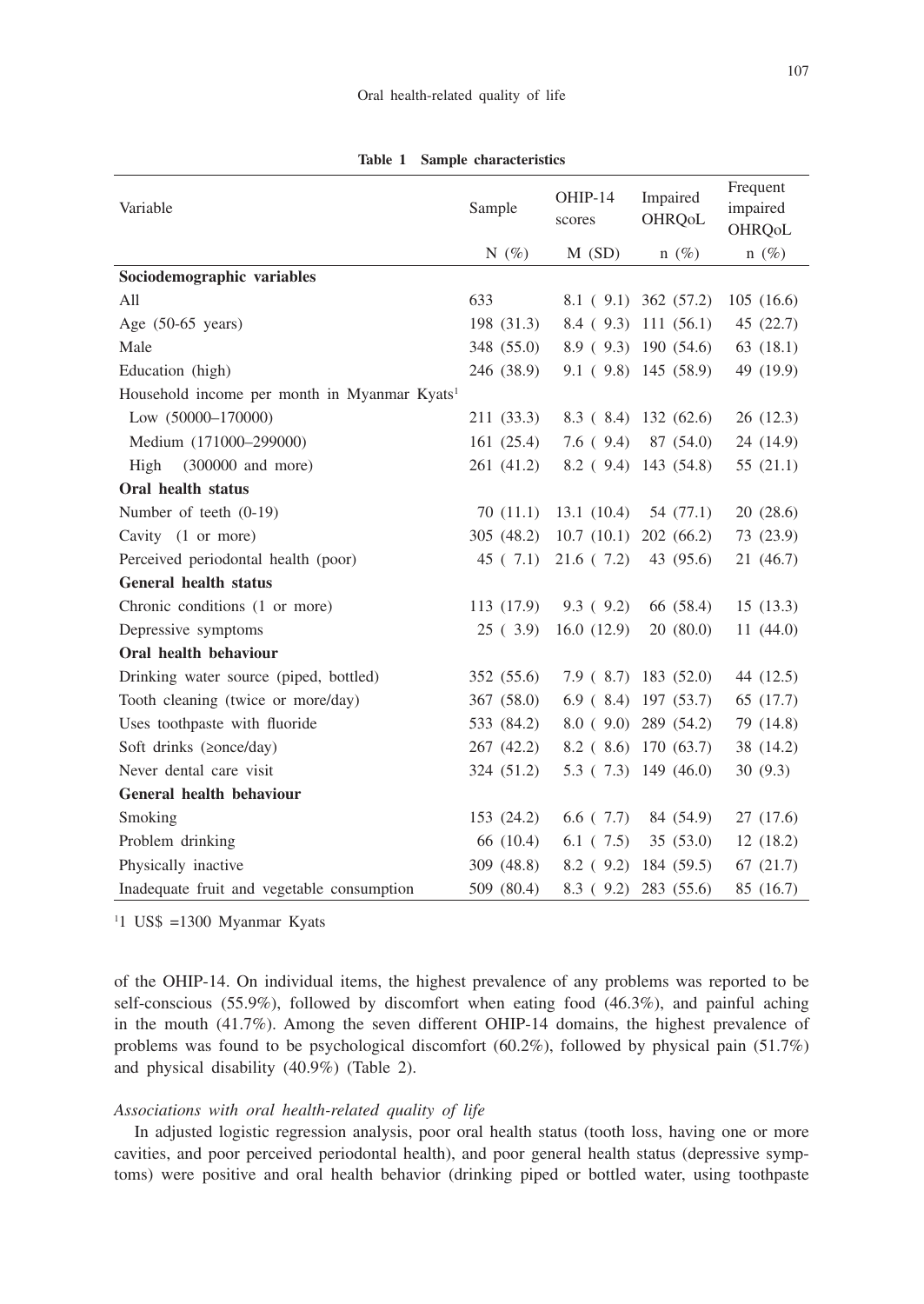| OHIP-14 items                  | $0 =$ Never | $1 =$ Hardly<br>ever | $2=Occa-$<br>sionally | $3 =$ Fairly<br>often | $4=V$ erv<br>often | Any<br>problem | OHIP-14 domains (scores<br>>0 |            |
|--------------------------------|-------------|----------------------|-----------------------|-----------------------|--------------------|----------------|-------------------------------|------------|
|                                | $\%$        | $\%$                 | $\%$                  | $\%$                  | $\%$               | $\%$           |                               | $N(\%)$    |
| Trouble pronouncing<br>words   | 77.1        | 11.2                 | 11.5                  | 0.0                   | 0.2                | 22.9           | Functional                    | 250(39.5)  |
| Worsened sense of<br>taste     | 65.2        | 11.4                 | 22.3                  | 1.1                   | 0.0                | 34.8           | limitations                   |            |
| Painful aching in<br>mouth     | 58.3        | 12.6                 | 26.7                  | 2.4                   | 0.0                | 41.7           | Physical pain                 | 327 (51.7) |
| Uncomfortable to eat<br>food   | 53.7        | 12.6                 | 28.1                  | 5.4                   | 0.2                | 46.3           |                               |            |
| Been self-conscious            | 44.1        | 14.5                 | 28.9                  | 8.2                   | 4.3                | 55.9           | Psychological                 |            |
| Felt tense                     | 64.1        | 8.1                  | 24.0                  | 3.6                   | 0.2                | 35.9           | discomfort                    | 381 (60.2) |
| Unsatisfactory diet            | 65.2        | 9.8                  | 21.6                  | 3.3                   | 0.0                | 34.8           | Physical                      |            |
| Interrupting meals             | 64.6        | 13.9                 | 18.8                  | 2.7                   | 0.0                | 35.4           | disability                    | 259 (40.9) |
| Difficulty relaxing            | 70.5        | 14.4                 | 13.6                  | 1.6                   | 0.0                | 29.5           | Psychological                 |            |
| Embarrassed                    | 62.9        | 12.0                 | 22.1                  | 3.0                   | 0.0                | 37.1           | disability                    | 251 (39.7) |
| Irritable with other<br>people | 77.9        | 12.8                 | 8.8                   | 0.5                   | 0.0                | 22.1           | Social                        | 183 (28.9) |
| Difficulty doing usual<br>jobs | 74.9        | 11.5                 | 12.2                  | 1.4                   | 0.0                | 25.1           | disability                    |            |
| Life is less satisfying        | 77.4        | 10.3                 | 11.4                  | 0.9                   | 0.0                | 22.6           | Handicap                      | 163(25.8)  |
| Unable to function             | 79.8        | 11.2                 | 8.8                   | 0.2                   | 0.0                | 20.2           |                               |            |
| One or more items              | 32.7        |                      |                       |                       |                    |                | OHIP-14<br>score              | 426 (67.3) |

**Table 2 Frequency responses on individual items and domains of the OHIP-14**

with fluoride, and never having visited a dentist) were negatively associated with both impaired OHRQoL and frequent impaired OHRQoL. In addition, frequent soft drink consumption was associated with impaired OHRQoL, and having a high household income and being physically inactive were associated with frequent impaired OHRQoL. Regular tooth cleaning (twice or more a day) was in bivariate analysis protective from impaired OHRQoL (Table 3).

#### DISCUSSION

To our knowledge, this is the first time the OHIP-14 was used to investigate OHRQoL and its associated factors in a middle-aged and older adult community dwelling population in Myanmar. The study reveals that a substantial number of the Myanmar population had impaired OHRQoL, which is higher than in Norway<sup>7</sup> and Central China,<sup>8</sup> but lower than in a study among a middleaged sample in Greece.<sup>6</sup> It also reveals the highest prevalence of problems as psychological discomfort (feeling tense and/or self-conscious), followed by physical pain and physical disability. Psychological discomfort was the highest in this study, which was also found in Sudan,<sup>10</sup> and it was the second highest in Norway<sup>7</sup> and the fourth highest in Greece.<sup>6</sup> While this study reveals physical pain as the second highest, several previous studies reveal the highest problems as physical pain, e.g., in Norway,<sup>7</sup> Czech Republic,<sup>9</sup> and in China.<sup>8</sup>

These differences may be due to differences in the study population and perception of impaired oral health in different cultures.10,25 The high prevalence of psychological problems related to oral health found in this study may need special attention in clinical dental practice, as suggested previously.7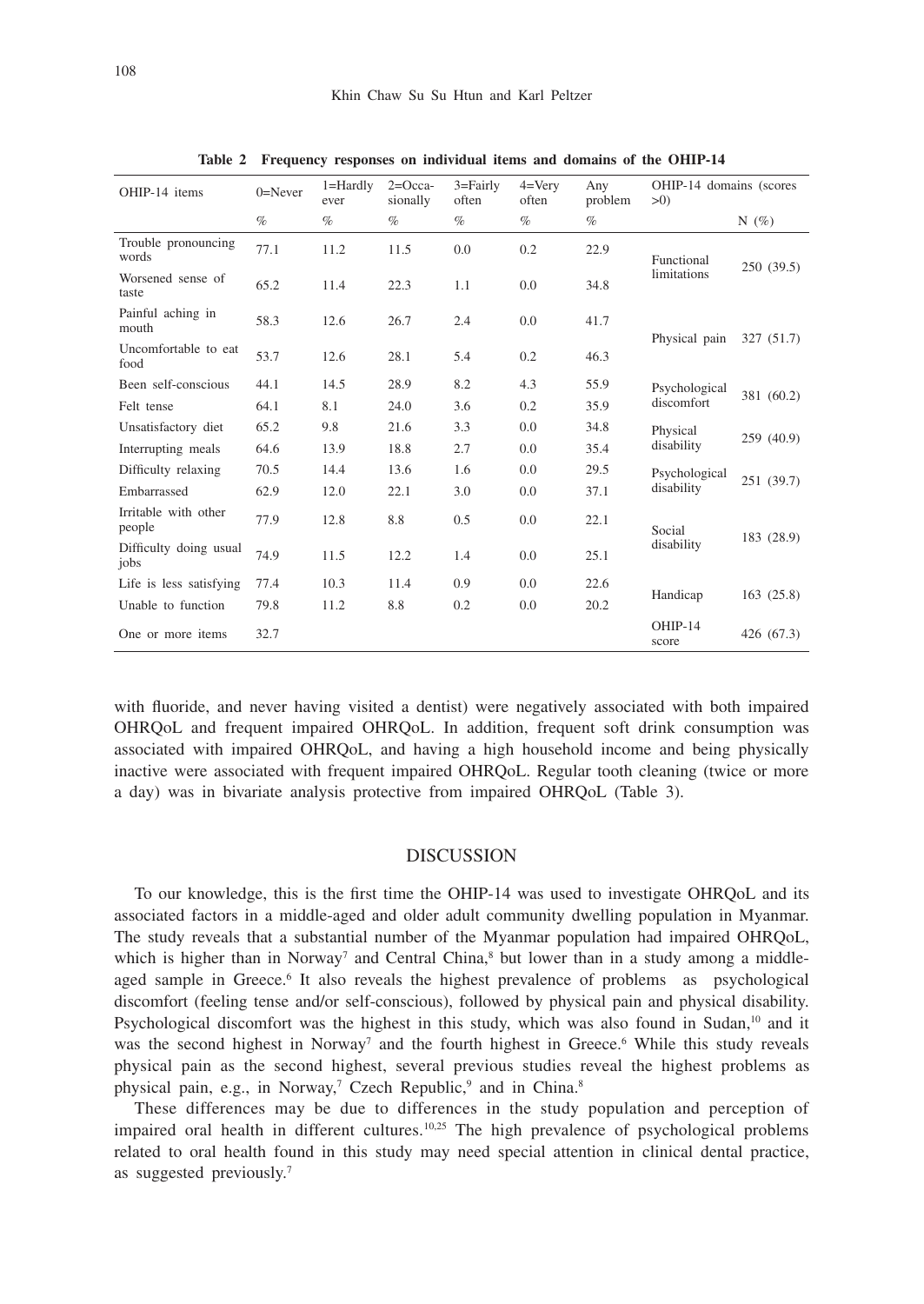| Variable                                                                                                                                                                                                  |                           | Impaired OHRQoL         |                         | Frequent impaired OHRQoL |
|-----------------------------------------------------------------------------------------------------------------------------------------------------------------------------------------------------------|---------------------------|-------------------------|-------------------------|--------------------------|
|                                                                                                                                                                                                           | COR (95% CI)              | AOR (95% CI)            | COR (95% CI)            | AOR (95% CI)             |
| Sociodemographic variables                                                                                                                                                                                |                           |                         |                         |                          |
| Age (50-65 years) (base=35-49 years)                                                                                                                                                                      | 0.94(0.67, 1.31)          |                         | $1.84$ (1.20, 2.83)**   | 1.25 (0.78, 2.03)        |
| Male (base=female)                                                                                                                                                                                        | 0.79 (0.58, 1.09)         |                         | 1.28 (0.84, 1.96)       |                          |
| Education (high) (base=low)                                                                                                                                                                               | 1.12 (0.81, 1.56)         |                         | 1.47(0.96, 2.24)        | I                        |
| Household income per month                                                                                                                                                                                |                           |                         |                         |                          |
| Low (50000-170000)                                                                                                                                                                                        | 1 (Reference)             |                         | 1 (Reference)           | 1 (Reference)            |
| Medium (171000-299000)                                                                                                                                                                                    | 0.70(0.46, 1.07)          |                         | 1.25 (0.69, 2.27)       | 1.39 (0.72, 2.68)        |
| High (300000 and more)                                                                                                                                                                                    | 0.73(0.50, 1.05)          |                         | $1.90(1.14, 3.15)$ *    | 2.07 (1.17, 3.66)*       |
| Oral health status                                                                                                                                                                                        |                           |                         |                         |                          |
| Number of teeth (0-19) (base=20-32)                                                                                                                                                                       | $2.25$ (1.28, 3.97)**     | $1.97$ (1.01, 3.84)*    | $2.79$ (1.56, 5.00)***  | 2.01 (1.02, 3.97)*       |
| Cavity (1 or more) (base=0)                                                                                                                                                                               | $2.06$ (1.49, $2.84$ )*** | 1.79 (1.26, 2.55)***    | 2.91 (1.86, 4.56)***    | $2.32(1.41, 3.82)$ ***   |
| Perceived periodontal health (poor) (base=Average to excellent)                                                                                                                                           | $15.34 (6.12, 38.43)$ *** | 10.34 (4.00, 26.76)***  | 5.67 (3.45, 9.32)***    | 4.73 (2.19, 10.21)***    |
| General health status                                                                                                                                                                                     |                           |                         |                         |                          |
| Chronic conditions (1 or more) (base=none)                                                                                                                                                                | 1.06(0.70, 1.61)          |                         | 0.73(0.41, 1.32)        |                          |
| Depressive symptoms (yes) (base=no)                                                                                                                                                                       | 3.11 (1.15, 8.40)*        | $3.23$ $(1.14, 9.15)^*$ | 4.30 $(1.89, 9.75)$ *** | 4.88 (1.66, 14.33)**     |
| Oral health behaviour                                                                                                                                                                                     |                           |                         |                         |                          |
| Drinker water (piped, bottled) (base=other sources)                                                                                                                                                       | $0.62$ (0.45, 0.85)**     | $0.65$ $(0.45, 0.93)$ * | $0.52(0.34, 0.79)$ **   | $0.55(0.34, 0.88)$ *     |
| Tooth cleaning (twice or more/day) (base: <twice day)<="" td=""><td><math>0.71(0.51, 0.98)</math>*</td><td><math>0.88</math> <math>(0.61, 1.27)</math></td><td>1.22 (0.79, 1.87)</td><td></td></twice>    | $0.71(0.51, 0.98)$ *      | $0.88$ $(0.61, 1.27)$   | 1.22 (0.79, 1.87)       |                          |
| Uses toothpaste with fluoride (yes) (base=no)                                                                                                                                                             | $0.44$ $(0.27, 0.70)$ *** | $0.44$ (0.26, 0.73)**   | $0.50(0.30, 0.82)$ **   | $0.53(0.35, 0.89)$ *     |
| Soft drinks (20nce/day) (base: <once day)<="" td=""><td>1.59 (1.15, 2.19)**</td><td><math>1.63</math> (1.11, <math>2.39</math>)*</td><td><math>0.74</math> <math>(0.48, 1.14)</math></td><td></td></once> | 1.59 (1.15, 2.19)**       | $1.63$ (1.11, $2.39$ )* | $0.74$ $(0.48, 1.14)$   |                          |
| Never dental care visit (base=any visit)                                                                                                                                                                  | $0.38$ (0.28, 0.53)***    | $0.45(0.31, 0.65)$ ***  | $0.32(0.20, 0.50***$    | $0.46$ (0.28, 0.76)**    |
| General health behaviour                                                                                                                                                                                  |                           |                         |                         |                          |
| Smoking (yes) (base=no)                                                                                                                                                                                   | 0.89(0.61, 1.28)          |                         | 1.10 (0.68, 1.79)       |                          |
| Problem drinking (yes) (base=no)                                                                                                                                                                          | 0.83(0.50, 1.38)          |                         | 1.13 (0.58, 2.20)       |                          |
| Physically inactive (yes) (base=active)                                                                                                                                                                   | 1.21 (0.88, 1.66)         |                         | $2.08$ (1.35, 3.21)***  | $1.66$ $(1.04, 2.65)$ *  |
| Inadequate fruit and vegetable consumption (yes) (base=no)                                                                                                                                                | 0.71(0.48, 1.07)          |                         | 1.04 (0.61, 1.78)       |                          |
|                                                                                                                                                                                                           |                           |                         |                         |                          |

Table 3 Associations with Oral Health Related Quality of Life (OHRQoL) **Table 3 Associations with Oral Health Related Quality of Life (OHRQoL)**

AOR=Adjusted Odds Ratio, CI=Confidence Interval; \*\*\*P<0.001; \*\*P<0.01; \*P<0.05 AOR=Adjusted Odds Ratio, CI=Confidence Interval; \*\*\*P<0.001; \*\*P<0.01; \*P<0.05

## Oral health-related quality of life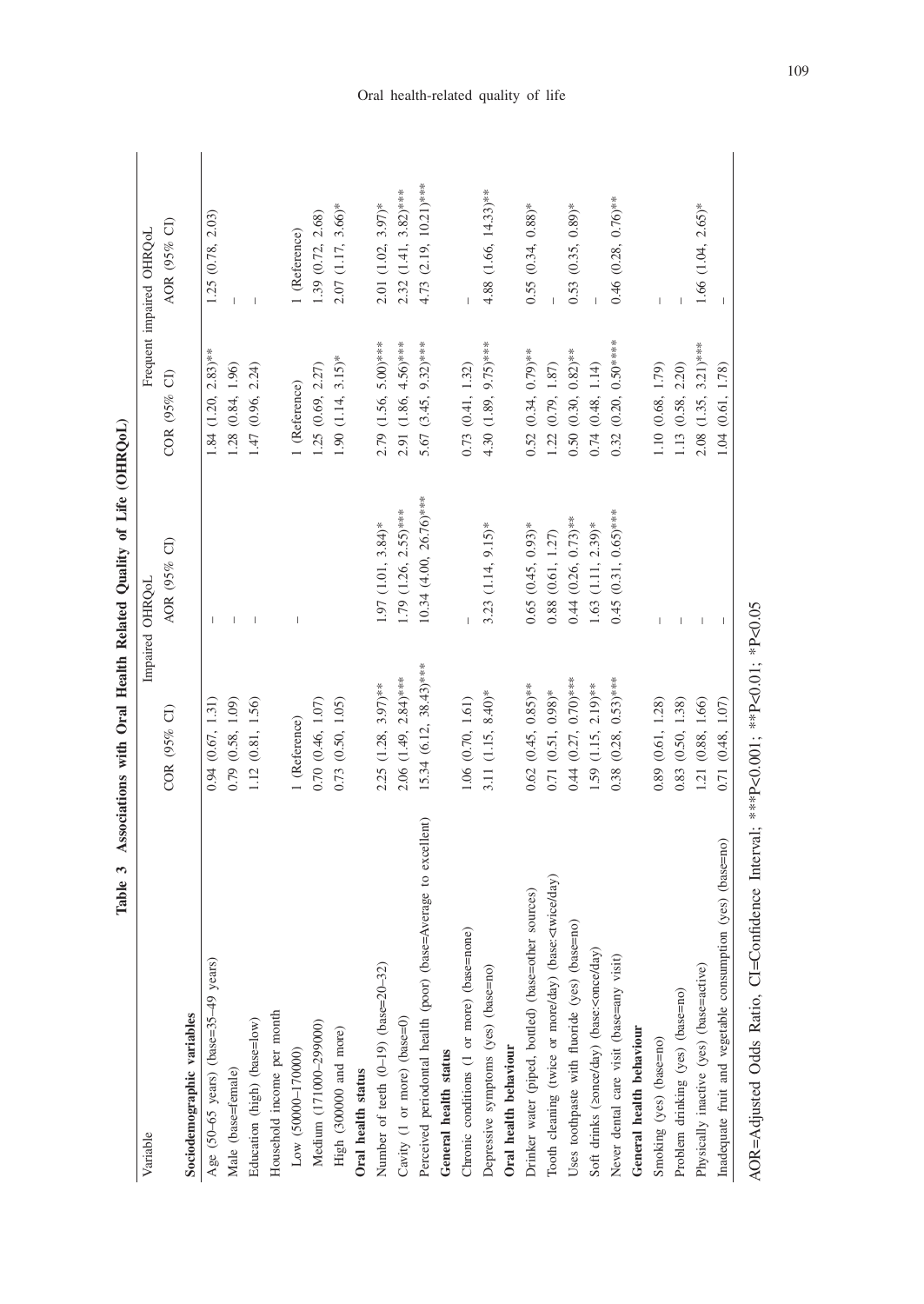In agreement with previous studies, $7,9,13$  this study found in bivariate analysis that older age was associated with (frequent) impaired OHRQoL. While previous studies found a preponderance of impaired OHRQoL in women,7,10,11 this study did not find any significant gender differences. Previous studies<sup>6,11</sup> found that lower education and lower economic status were associated with (frequent) impaired OHRQoL, while this study found that higher economic status or having a higher household income was associated with (frequent) impaired OHRQoL. It is possible that in the epidemiological transition from infectious to non-communicable diseases, higher income segments of the society are the first to affect lifestyle changes, including poor oral health practices, that can affect oral health and impair OHRQoL.

This study is consistent with previous research $9-11,14,15$  because it reveals that poor oral health status (tooth loss, having one or more cavities, and poor perceived periodontal health) increased the risk for impaired OHRQoL. Poor perceived periodontal health had the strongest association with having (frequent) impaired OHRQoL(Odds Ratio, OR= 4.7; 95% Confidence Interval 2.2–10.2). A similar result was found in the Norwegian study.7

Poor mental health (depressive symptoms) was associated with impaired OHRQoL in this study, which was also found in several previous studies.<sup>16,17</sup> While some previous studies found an association between the number of systemic diseases $10,16$  and impaired OHRQoL, this study did not find such an association.

This study found that several oral health behaviors (drinking piped or bottled water, using toothpaste with fluoride, infrequent soft drink consumption and never visited a dentist) were protective from impaired OHRQoL. Some of these results are consistent with previous findings, including tooth brushing,<sup>9</sup> and consumption of soft drinks.<sup>9</sup> The probable sub-optimal fluoridation of water supply (using drinking water from the well or underground water, rainwater, river, canal, stream, pond or lake the rain) may have led to poorer oral health, which has been found in previous studies.<sup>26</sup> Contrary to previous studies, $7.13$  this study found an inverse association between dental visits and impaired OHRQoL. Among our study participants who had consulted a dentist, the majority (91.9%) consulted a dentist the last time because of pain or trouble with teeth, gums and mouth and only 8.1% had gone for a preventative check-up (analysis not shown). This may explain why "never visited a dentist" was protective from impaired OHRQoL in this study. Regarding this study, and overall, the importance of oral hygiene practices need to be emphasized for better oral health and related quality of life.

While previous studies found an association between several general health risk behaviours,<sup>9,11,13,18</sup> and impaired OHRQoL, this study found only for physical inactivity such an association. Chronic diseases, including oral diseases, share common risk factors, and therefore, the integration of oral and general public health policies based on a common risk factor approach is propagated in Myanmar.

Study limitations include the cross-sectional design of the study; therefore, no causative conclusions can be drawn. Since the study sample only included three wards in one district, results cannot be generalized to a larger population. All assessment measures used in this study were by self-report, which may have biased responses. In future studies oral examinations should be performed.

## **CONCLUSION**

A high prevalence of impaired OHRQoL was found among this middle-aged and older adult population in central Myanmar. Several risk factors (poor oral health status, poor general health status, poor oral and general health behavior) for impaired OHRQoL were identified, which could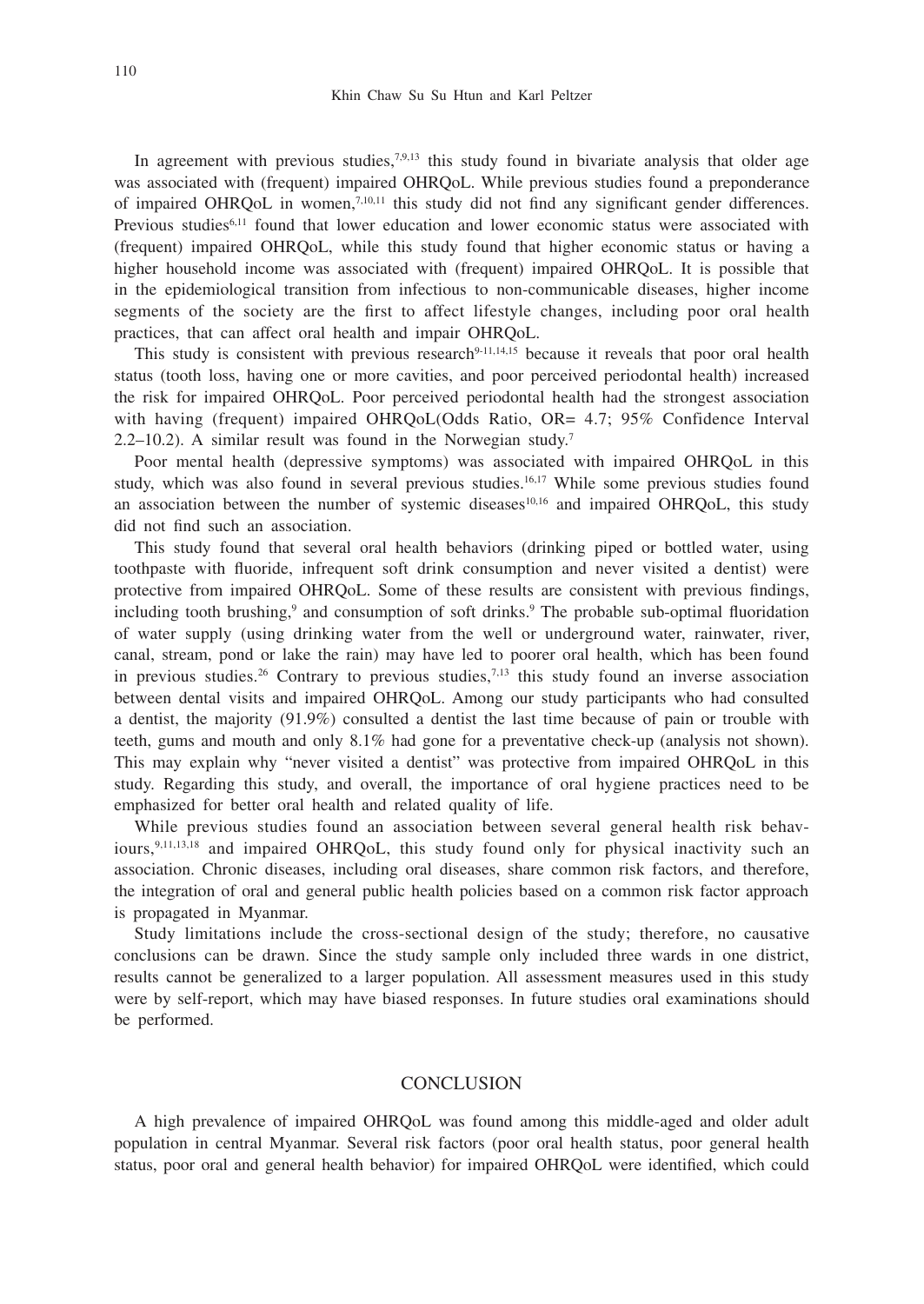help in guiding oral health interventions among this populace.

### ACKNOWLEDGMENTS

We thank the China Medical Board (CMB) for supporting this study.

## CONFLICT OF INTEREST

The authors declare no conflict of interest.

## **REFERENCES**

- 1 Acharya S. Oral health-related quality of life and its associated factors in an Indian adult population. *Oral Health Prev Dent*. 2008;16(3):175–84.
- 2 Allison P, Locker D, Jokovic A, Slade G. A cross-cultural study of oral health values. *J Dent Res*. 1999;78(2):643–9.
- 3 Almoznino G, Aframian DJ, Sharav Y, Sheftel Y, Mirzabaev A, Zini A. Lifestyle and dental attendance as predictors of oral health-related quality of life. *Oral Dis*. 2015;21(5):659–666. doi:10.1111/odi.12331.
- 4 Bush K, Kivlahan DR, McDonell MB, Fihn SD, Bradley KA. The AUDIT alcohol consumption questions (AUDIT-C): an effective brief screening test for problem drinking. Ambulatory Care Quality Improvement Project (ACQUIP). Alcohol use disorders identification test. *Arch Intern Med*. 1998;158(16):1789–1795.
- 5 Dahl KE, Wang NJ, Skau I, Ohrn K. Oral health-related quality of life and associated factors in Norwegian adults. *Acta Odontol Scand*. 2011;69(4):208–214. doi:10.3109/00016357.2010.549502.
- 6 DHHS. *Oral health in America: a report of the surgeon general*. Rockville, MD: US Department of Health and Human Services, National Institute of Dental and Craniofacial Research, National Institute of Health; 2000.
- 7 Haag DG, Peres KG, Balasubramanian M, Brennan DS. Oral conditions and health-related quality of life: A systematic review. *J Dent Res*. 2017;96(8):864–874. doi:10.1177/0022034517709737.
- 8 Hodacová L, Smejkalová J, Cermáková E, Slezák R, Jacob V, Hlavácková E. Oral health-related quality of life in Czech population. *Cent Eur J Public Health*. 2010;18(2):76–80.
- 9 Jensen PM, Saunders RL, Thierer T, Friedman B. Factors associated with oral health-related quality of life in community-dwelling elderly persons with disabilities. *J Am Geriatr Soc*. 2008;56(4):711–717. doi:10.1111/j.1532-5415.2008.01631.x.
- 10 Khalifa N, Allen PF, Abu-bakr NH, Abdel-Rahman ME. Psychometric properties and performance of the Oral Health Impact Profile (OHIP-14s-ar) among Sudanese adults. *J Oral Sci*. 2013;55(2):123–132.
- 11 Kroenke K, Spitzer RL, Williams JB. The PHQ-9: validity of a brief depression severity measure. *J Gen Intern Med*. 2001;16(9):606–613.
- 12 Lee HS, Kim C. Effects of Oral Health Impact Profile (OHIP) on depression and quality of life among community-dwelling Korean elderly persons. *J Korean Acad Community Health Nurs*. 2012;23(3):338–346.
- 13 Lotrakul M, Sumrithe S, Saipanish R. Reliability and validity of the Thai version of the PHQ-9. *BMC Psychiatry*. 2008;8:46. doi:10.1186/1471-244X-8-46.
- 14 Nandi A, Glymour MM, Subramanian SV. Association among socioeconomic status, health behaviors, and all-cause mortality in the United States. *Epidemiology*. 2014;25:170–177.
- 15 Nanri H, Yamada Y, Itoi A, Yamagata E, Watanabe Y, Yoshida T. Frequency of fruit and vegetable consumption and the oral health-related quality of life among Japanese elderly: a cross-sectional study from the Kyoto-Kameoka study. *Nutrients.* 2017;9(12). pii:E1362. doi:10.3390/nu9121362.
- 16 Papaioannou W, Oulis CJ, Latsou D, Yfantopoulos J. Oral health-related quality of life of Greek adults: a cross-sectional study. *Int J Dent*. 2011;2011:360292. doi:10.1155/2011/360292.
- 17 Peltzer K, Mongkolchati A. Severe early childhood caries and social determinants in three-year-old children from Northern Thailand: a birth cohort study. *BMC Oral Health*. 2015;15:108. doi:10.1186/s12903-015- 0093-8.
- 18 Petersen PE, Bourgeois D, Ogawa H, Estupinan-Day S, Ndiaye C. The global burden of oral diseases and